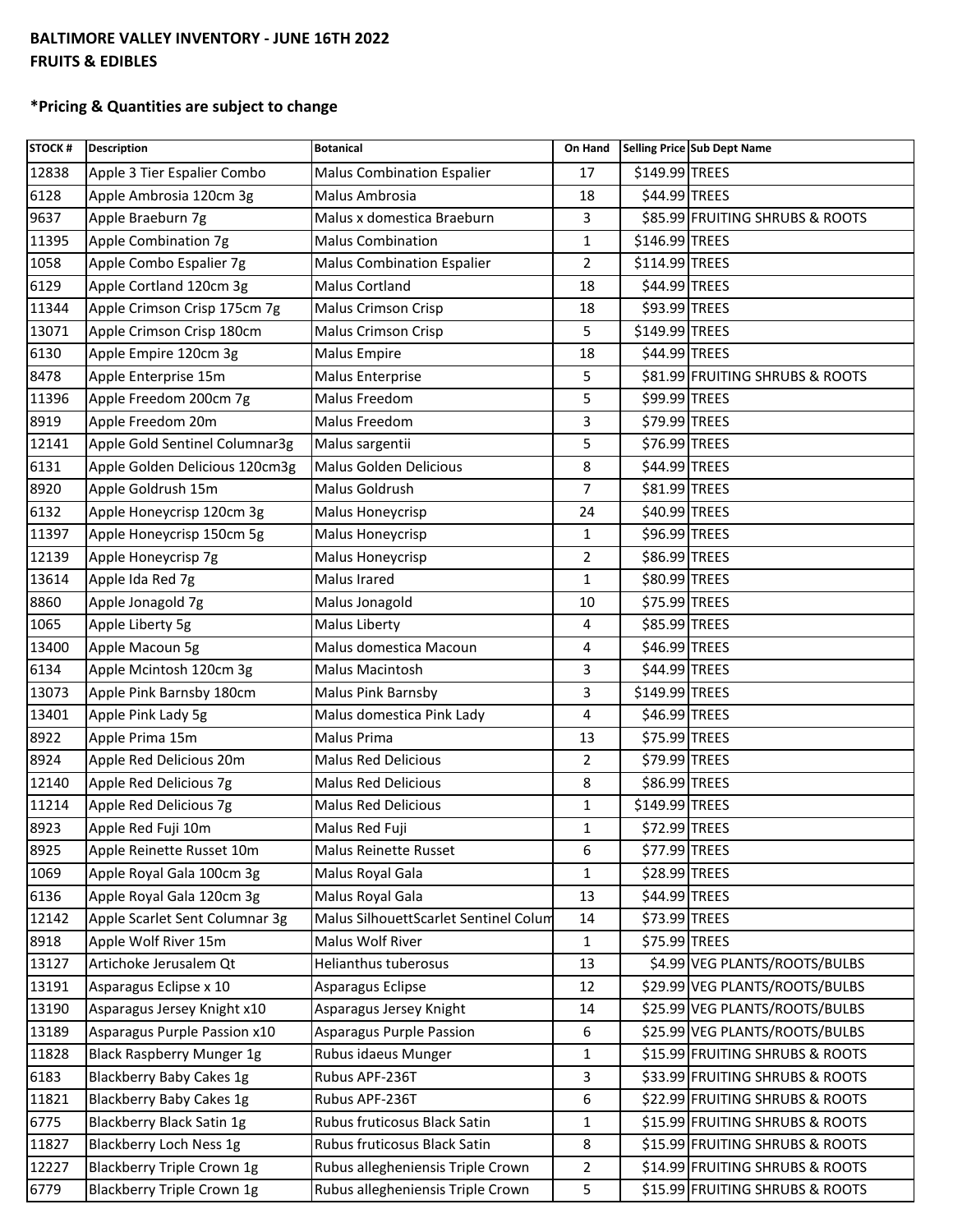| <b>STOCK#</b> | <b>Description</b>               | <b>Botanical</b>                      | On Hand        |                | Selling Price Sub Dept Name     |
|---------------|----------------------------------|---------------------------------------|----------------|----------------|---------------------------------|
| 11831         | <b>Blackberry Twilight 1g</b>    | Rubus hybrid Twilight                 | 12             |                | \$15.99 FRUITING SHRUBS & ROOTS |
| 11833         | <b>Blueberry Blueray 1g</b>      | Vaccinium corymbosum Blueray          | $\mathbf{1}$   |                | \$15.99 FRUITING SHRUBS & ROOTS |
| 13236         | Blueberry Common LowBush 1g      | Vaccinium angustifloium               | 26             |                | \$20.99 FRUITING SHRUBS & ROOTS |
| 3080          | Blueberry Duke 1g                | Vaccinium corymbosum Duke             | $\mathbf{1}$   |                | \$15.99 FRUITING SHRUBS & ROOTS |
| 6783          | <b>Blueberry Northland 1g</b>    | Vaccinium corymbosum Northland        | $\overline{2}$ |                | \$15.99 FRUITING SHRUBS & ROOTS |
| 11835         | <b>Blueberry Northsky 1g</b>     | Vacinium Northsky                     | $\overline{2}$ |                | \$15.99 FRUITING SHRUBS & ROOTS |
| 11841         | Blueberry Peach Sorbet 1g        | VacciniumZF06043 Peach Sorbet         | $\mathbf{1}$   |                | \$22.99 FRUITING SHRUBS & ROOTS |
| 11445         | <b>Blueberry Peach Sorbet 1g</b> | Vaccinium Peach Sorbet                | 7              |                | \$33.99 FRUITING SHRUBS & ROOTS |
| 11446         | Blueberry Pepetua 1g             | Vaccinium Peach Sorbet                | 4              |                | \$33.99 FRUITING SHRUBS & ROOTS |
| 3653          | <b>Blueberry Polaris 1g</b>      | Vaccinium Polaris                     | 23             |                | \$15.99 FRUITING SHRUBS & ROOTS |
| 3656          | <b>Blueberry Sweetheart 1g</b>   | Vaccinium corymbosum Sweetheart       | 18             |                | \$15.99 FRUITING SHRUBS & ROOTS |
| 7638          | Bulb Onion Dutch \$3.99/LB       |                                       | 22.198         |                | \$3.99 VEG PLANTS/ROOTS/BULBS   |
| 7639          | Bulb Onion Multiplier \$5.75/LB  |                                       | 1.7            |                | \$5.75 VEG PLANTS/ROOTS/BULBS   |
| 7640          | Bulb Onion Red \$3.99/LB         |                                       | 52.348         |                | \$3.99 VEG PLANTS/ROOTS/BULBS   |
| 12827         | Bulb Onion Spanish \$3.99/LB     |                                       | 4.975          |                | \$3.99 VEG PLANTS/ROOTS/BULBS   |
| 7637          | Bulk Seed Potaotes - \$2.00/LB   |                                       | 174.985        |                | \$2.00 VEG PLANTS/ROOTS/BULBS   |
| 6772          | Cherry Cupid Dwarf 1g            | Prunus kerrasis Cupid                 | 1              |                | \$18.99 FRUITING SHRUBS & ROOTS |
| 6205          | Cherry Hedelfingen 175cm 7g      | Prunus avium Hedelfingen              | $\mathbf{1}$   | \$99.99 TREES  |                                 |
| 1303          | Cherry Juliet Dwarf 1g           | Prunus kerrasis Juliet                | 5              | \$18.99 TREES  |                                 |
| 6191          | Cherry Montmorency 150cm 7g      | Prunus Montmorency                    | 10             | \$98.99 TREES  |                                 |
| 3816          | Cherry Montmorency 7g            | <b>Prunus Montmorency</b>             | $\overline{4}$ | \$95.99 TREES  |                                 |
| 1305          | Cherry Romeo Dwarf 1g            | Prunus kerrasis Romeo                 | 3              | \$18.99 TREES  |                                 |
| 6192          | Cherry Stella 150cm 5g           | Prunus avium Stella                   | $\mathbf{1}$   | \$98.99 TREES  |                                 |
| 6773          | Cherry Valentine Dwarf 1g        | Prunus kerrasis Valentine             | $\overline{7}$ |                | \$18.99 FRUITING SHRUBS & ROOTS |
| 12855         | Currant Wellington Br            | Ribes nigrum Wellington               | 5              |                | \$23.99 FRUITING SHRUBS & ROOTS |
| 3752          | Fig Desert King 2g               | <b>Ficus carica Desert King</b>       | 3              |                | \$60.99 FRUITING SHRUBS & ROOTS |
| 13552         | Fig Neverella 2g                 | Ficus carica neverella                | 3              |                | \$60.99 FRUITING SHRUBS & ROOTS |
| 3753          | Fig Stella 2g                    | Ficus carica Stella                   | 3              |                | \$60.99 FRUITING SHRUBS & ROOTS |
| 8071          | Fruit Salad Tree 20mm BR         | <b>Prunus Fruit Salad Combination</b> | 3              | \$158.99 TREES |                                 |
| 11819         | Goji Berry 1g                    | Lycium barbarum                       | 7              |                | \$15.99 FRUITING SHRUBS & ROOTS |
| 1569          | Gooseberry Black Velvet 1g       | Ribes uva crispa Black Velvet         | 4              |                | \$15.99 FRUITING SHRUBS & ROOTS |
| 6780          | Gooseberry Jeanne 1g             | Ribes uva crispa Jeanne               | 9              |                | \$15.99 FRUITING SHRUBS & ROOTS |
| 3311          | Grape Baco Noir 1g               | Vitis Baco Noir                       | 4              |                | \$15.99 FRUITING SHRUBS & ROOTS |
| 1574          | Grape Concord 1g                 | Vitis Concord                         | 16             |                | \$15.99 FRUITING SHRUBS & ROOTS |
| 12233         | Grape Himrod 1g                  | Vitis Himrod                          | $\mathbf{1}$   |                | \$19.99 VEG PLANTS/ROOTS/BULBS  |
| 1575          | Grape Niagara 1g                 | Vitis Niagara                         | 12             |                | \$15.99 FRUITING SHRUBS & ROOTS |
| 12815         | Grape Seedless Red Suffolk 1g    | Vitis Red Suffolk                     | $\mathbf{1}$   |                | \$21.99 FRUITING SHRUBS & ROOTS |
| 3312          | Grape Sovereign Coronation 1g    | Vitis Sovereign Coronation            | 11             |                | \$15.99 FRUITING SHRUBS & ROOTS |
| 1577          | Grape Vidal 1g                   | Vitis Vidal                           | 13             |                | \$15.99 FRUITING SHRUBS & ROOTS |
| 3009          | Haskap Berry Blue 1g             | Lonicera caerulea Berry Blue          | 8              |                | \$17.99 FRUITING SHRUBS & ROOTS |
| 13703         | Haskap Borealis 1g               | Lonicera caerulea Borealis            | 6              |                | \$17.99 FRUITING SHRUBS & ROOTS |
| 3008          | Haskap Indigo Yum 1g             | Lonicera caerulea Indigo Yum          | 4              |                | \$17.99 FRUITING SHRUBS & ROOTS |
| 13172         | Haskap Keiko 1g                  | Lonicera caerulea Keiko               | $\mathbf{1}$   |                | \$17.99 FRUITING SHRUBS & ROOTS |
| 13173         | Haskap Willa 1g                  | Lonicera caerulea Willa               | $\mathbf{1}$   |                | \$17.99 FRUITING SHRUBS & ROOTS |
| 12028         | Hazelnut Andrew 45-100cm         | Corylus Andrew                        | 5              |                | \$72.99 FRUITING SHRUBS & ROOTS |
| 12022         | Hazelnut Grimo 100-150cm         | Corylus Grimo                         | 8              |                | \$64.99 FRUITING SHRUBS & ROOTS |
| 13120         | Hazelnut Julia 45 - 100cm        | Corylus Julia                         | $\overline{7}$ | \$75.99 TREES  |                                 |
| 13121         | Hazelnut Northern 45 -100cm      | Corylus Northern                      | $\mathbf{1}$   | \$48.99 TREES  |                                 |
| 13119         | Heartnut 100 -180cm              | Juglans cinerea                       | 10             | \$72.99 TREES  |                                 |
| 9707          | Honeysuckle Honey Bee 2g         | Diervilla rivularis Diwibru01         | $\overline{2}$ |                | \$32.99 FRUITING SHRUBS & ROOTS |
| 8722          | Horseradish 1g                   | Armoracia rusticana                   | 31             |                | \$8.99 VEG PLANTS/ROOTS/BULBS   |